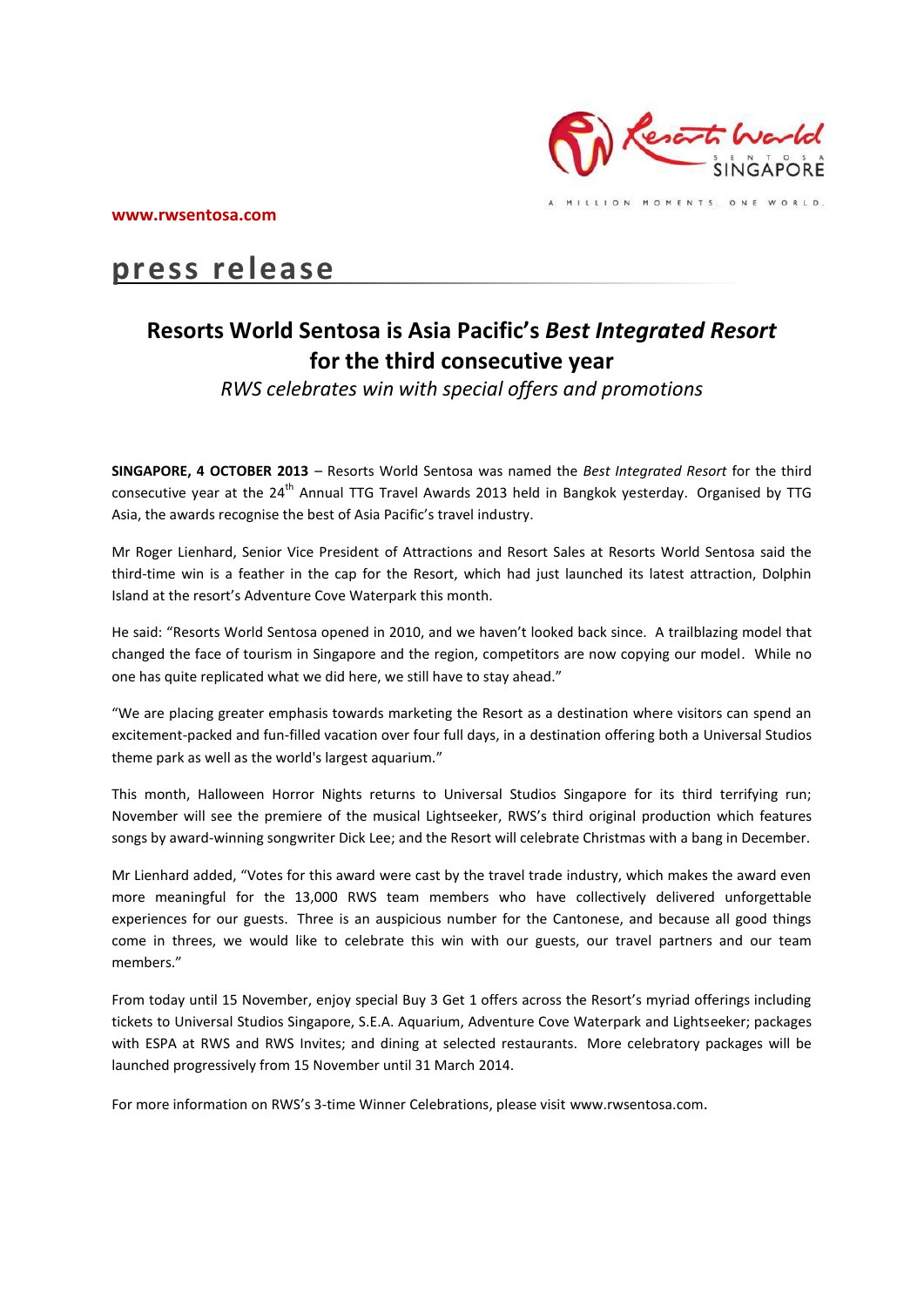Last evening, Resorts World Sentosa was also recognised for its Corporate Social Responsibility efforts at the BritCham Business Awards in Singapore where it received the Exceptional CSR Practice Award. Last month, Resorts World Sentosa received the Best Integrated Resort of the Year accolade at the 2013 China Travel & Meetings Industry Awards in Beijing. Organised by Travel Weekly China, award recipients are selected by China's travel industry professionals and leaders.

 $-$  End  $-$ 

### **ABOUT RESORTS WORLD SENTOSA**

Resorts World Sentosa (RWS), Asia's ultimate destination resort, is located on Singapore's resort island of Sentosa. Spanning 49 hectares, the resort opened in January 2010 and welcomed over 45 million visitors in its first three years of opening. RWS is home to two mega attractions - the region's first-and-only Universal Studios theme park and the Marine Life Park, which comprises the world's largest S.E.A. Aquarium and the Adventure Cove Waterpark - as well as a Maritime Experiential Museum, a casino, luxurious accommodation in six unique hotels, the Resorts World Convention Centre, celebrity chef restaurants, an award-winning destination spa and specialty retail outlets. The resort also offers world-class entertainment, from original resident productions to concerts and public shows such as the Crane Dance and the Lake of Dreams. Resorts World Sentosa was named "Best Integrated Resort" in 2011, 2012 and 2013 at the TTG Travel Awards which recognises the best of Asia-Pacific's travel industry.

Resorts World Sentosa is wholly owned by Genting Singapore, a company of the Genting Group. For more information, please visi[t www.rwsentosa.com.](http://www.rwsentosa.com/)

Facebook[: https://www.facebook.com/ResortsWorldatSentosa](https://www.facebook.com/ResortsWorldatSentosa) Twitter: <https://twitter.com/rwsentosa> Blog (RWScoop):<http://www.rwsentosablog.com/> Marine Life Park Blog[: http://mlp.rwsentosablog.com/](http://mlp.rwsentosablog.com/) Instagram[: https://www.instagram.com/rwsentosa](https://www.instagram.com/rwsentosa)

### **MEDIA CONTACTS**

**Resorts World Sentosa** Lee Sin Yee Tel: + 65 6577 9769 sinyee.lee@rwsentosa.com **Weber Shandwick Singapore (for Resorts World Sentosa)**  Khushil Vaswani / Matt De Bakker Tel: +65 6825 8023 / +65 6825 8206 [kvaswani@webershandwick.com](mailto:kvaswani@webershandwick.com) / [mdebakker@webershandwick.com](mailto:mdebakker@webershandwick.com)